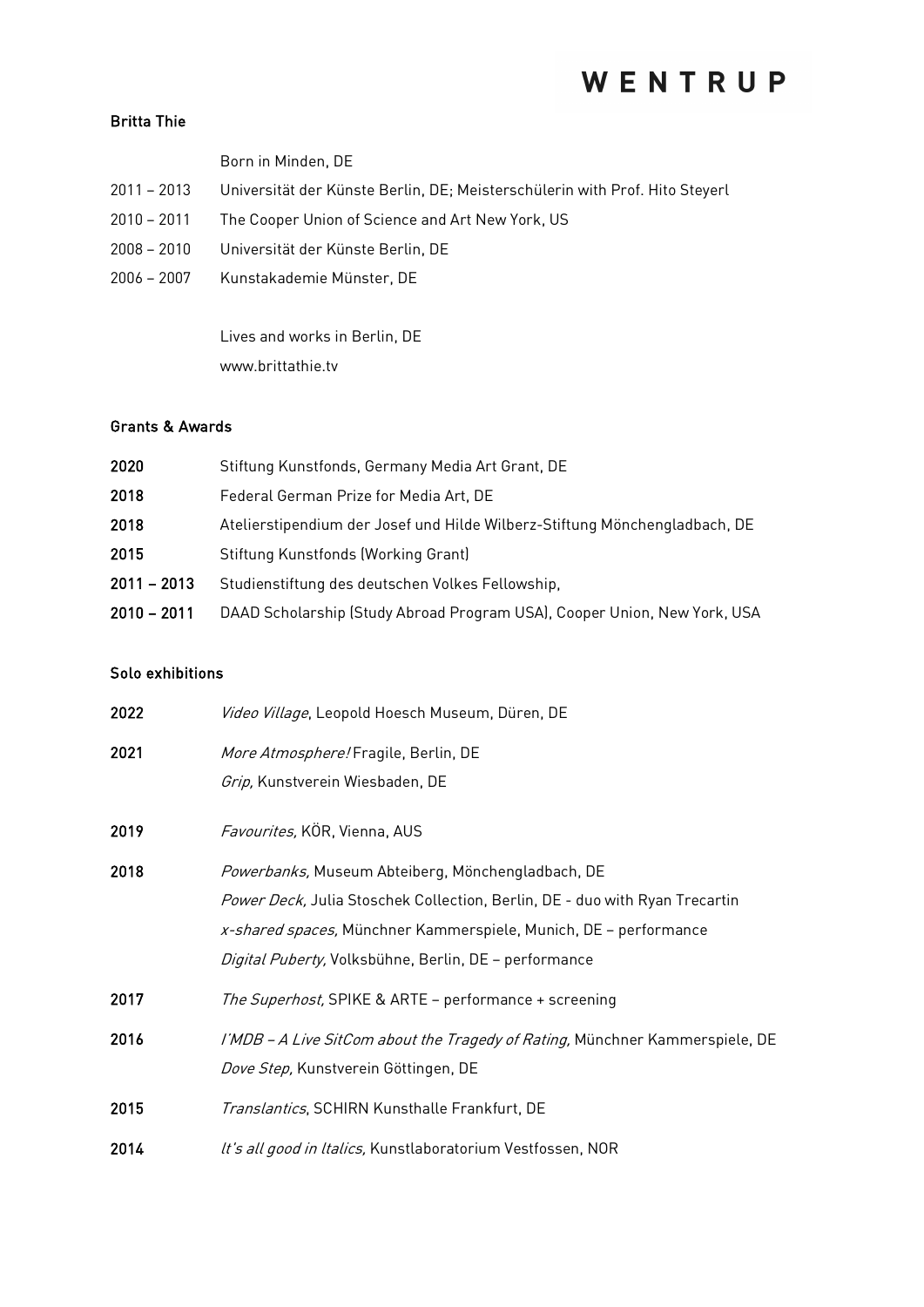# WENTRUP

### Group exhibitions

| 2022 | Identity not proven, Bundeskunsthalle, Bonn, DE - group                      |
|------|------------------------------------------------------------------------------|
|      | How (not) to fit in, Villa Merkel, Esslingen, DE                             |
|      | Third Hanging, Wentrup am Feenteich, Hamburg, DE                             |
| 2021 | Look!, Marta, Herford, DE                                                    |
| 2019 | System of a Doubt, PIK, Cologne DE                                           |
|      | My fiction and you, Bärenzwinger, DE                                         |
| 2017 | System of a Doubt, B3 Biennale, Frankfurt am Main, DE - premiere             |
|      | Facetunes, Kunstverein Bielefeld, DE                                         |
|      | Re: Core - ALT ESC, institut für alles mögliche, Berlin, DE                  |
|      | Polly, National Gallery of Denmark, Copenhagen, DK - performance             |
|      | Commercial Break, Public Art Fund, New York, USA                             |
| 2016 | Stellung Nehmen, Kestner Gesellschaft, Hannover, DE                          |
|      | Welt am Draht, Julia Stoschek Collection Berlin, DE                          |
|      | Von den Strömen der Stadt, Museum Abteiberg, Mönchengladbach, DE             |
|      | Don't expect anything, Kunsthalle Osnabrück, DE                              |
| 2015 | Translantics Plus, Schinkel Pavillion, Berlin, DE                            |
|      | Jazz Endured, Sandy Brown Gallery, Berlin, DE                                |
|      | VIC, Insitu, Berlin, DE                                                      |
|      | Hamster, Hipster, Handy, Museum für Angewandte Kunst, Frankfurt, DE          |
| 2014 | Vanity; Pet, Loyal Gallery, Stockholm, SE                                    |
|      | BLISS. Mumok, Vienna, AUS                                                    |
|      | Surface Modelling, Galerie Kerstin Engholm, Vienna, AUS                      |
|      | Casting Call, with SPECIAL SERVICE Auto Italia South East, London, GB        |
|      | surplus living, with SPECIAL SERVICE, group show at km temporaer, Berlin, DE |
|      | It's my hair and I can do what I want with it, Gallery Kamm, Berlin, DE      |
|      | Note On, KW Institute for Contemporary Art, Berlin, DE                       |
|      |                                                                              |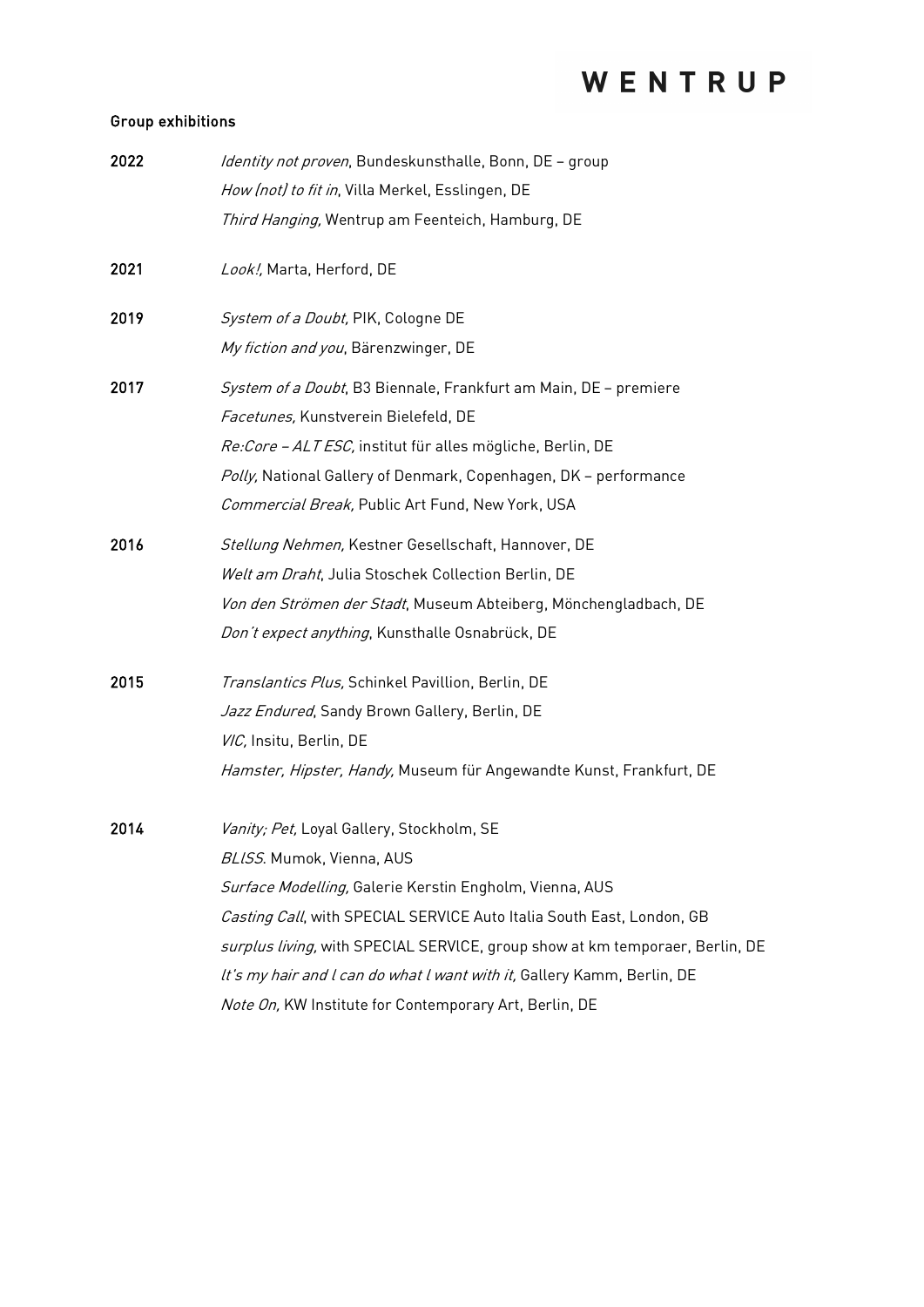### Public and private collections

Julia Stoschek Collection Berlin, DE

The Federal Collection of Contemporary Art, Bonn, DE

Public Collection of Museumsverein Mönchengladbach, DE

Collection Vestfossen Kunstlaboratorium, Vestfossen, NOR

Collection Catharina Svanborg, Malmö, SWE

Collection Trevor McFedries, Miami, USA

Collection Eva Gödel, Tomorrow is Another Day, Düsseldorf, DE

#### Selected Press

| 2021 | Cassidy George: More Atmosphere! Britta Thie Paints Life On Set, 032c, 27 October<br>2021, https://032c.com/magazine/britta-thie-paints-life-on-set                                                                                                                                                                                                    |
|------|--------------------------------------------------------------------------------------------------------------------------------------------------------------------------------------------------------------------------------------------------------------------------------------------------------------------------------------------------------|
| 2018 | Yves Decline: Open pores of perception: Britta Thie on commerce, individuals & self-<br>presentation in a drag-and-drop from the mall to the museum, AQNB, 12 December<br>2018, https://www.aqnb.com/2018/12/12/open-pores-of-perception-britta-thie-on-<br>commerce-individuals-self-presentation-in-a-drag-and-drop-from-the-mall-to-the-<br>museum/ |
|      | Kirsa Geiser: Britta Thies neuer Film läuft im Saturn, Monopol Magazin, 8 July 2028,<br>https://www.monopol-magazin.de/britta-thies-neuer-film-laeuft-im-saturn                                                                                                                                                                                        |
| 2017 | The Julia Stoschek Collection has unveiled a new post-internet art exhibition in Berlin,<br>CNN Style, 4 December 2017, http://edition.cnn.com/style/article/julia-stoschek-<br>collection-berlin/index.html                                                                                                                                           |
| 2016 | Friedericke Schneider: Von der Webserie zur Bühne der Kammerspiele und wieder<br>zurück, i-D Magazine, 13 July 2016, https://i-d.vice.com/de/article/59qyp3/von-der-<br>webserie-zur-buehne-der-kammerspiele-und-wieder-zurueck-britta-thie<br>Hanno Rauterberg: Im Fachgeschäft für Transzendenz, DIE ZEIT, 21 January 2016                           |
|      | www.zeit.de/britta thie                                                                                                                                                                                                                                                                                                                                |
| 2015 | i-D stuff: i-Diary translantics: ein exklusiver Einblick hinter die Kulissen der Webserie<br>von Britta Thie, i-D Magazine, 10 December 2015, https://i-<br>d.vice.com/de/article/zmn3be/translantics-ein-exklusiver-blick-hinter-die-kulissen-<br>der-webserie-von-britta-thie-290                                                                    |
|      | Philipp Hindahl: Im WDR spricht die Künstlerin mit Anke Engelke - Was Britta Thie so<br>macht, Monopol Magazin, 7 December 2015, https://www.monopol-magazin.de/was-<br>britta-thie-so-macht                                                                                                                                                           |